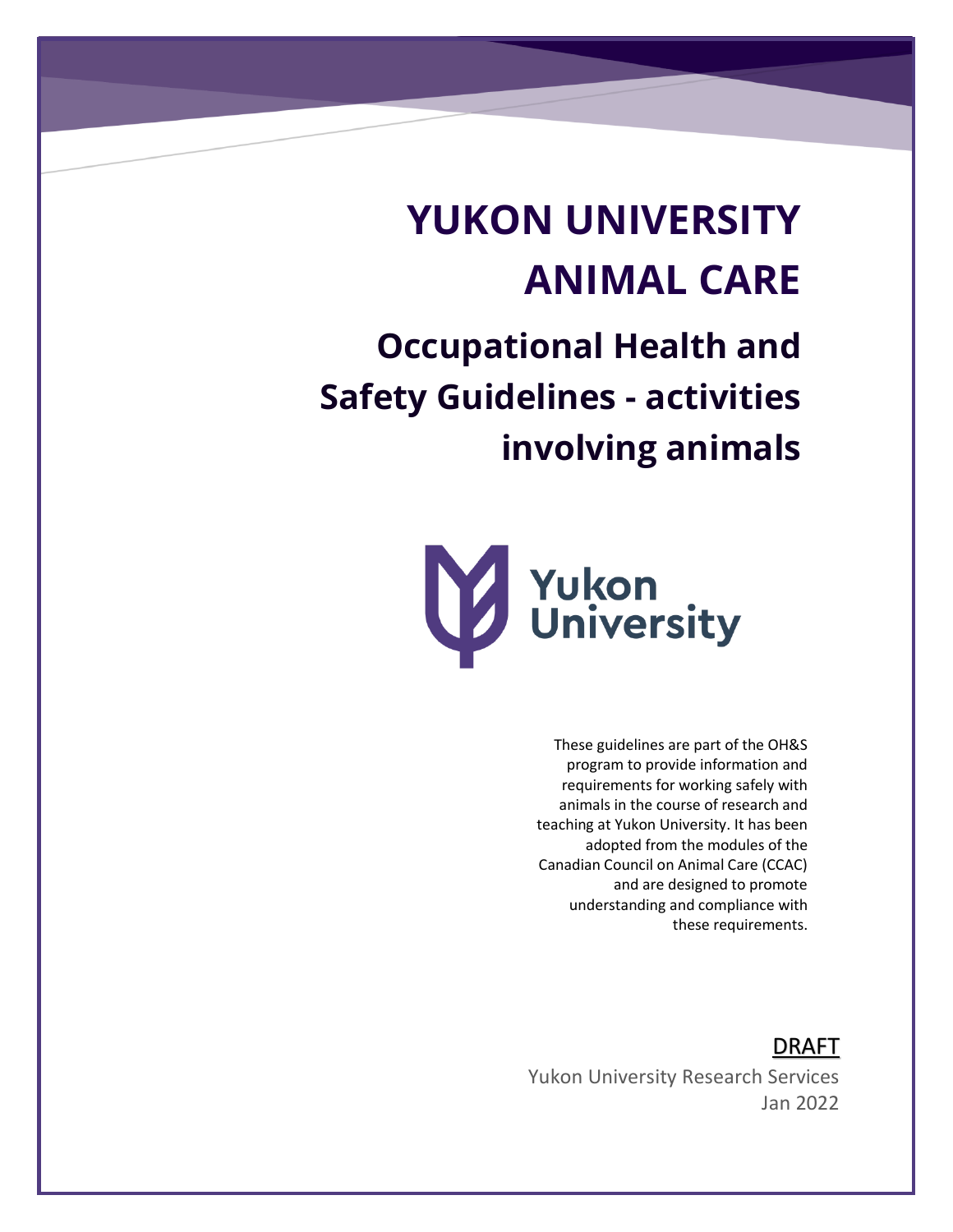# Table of Contents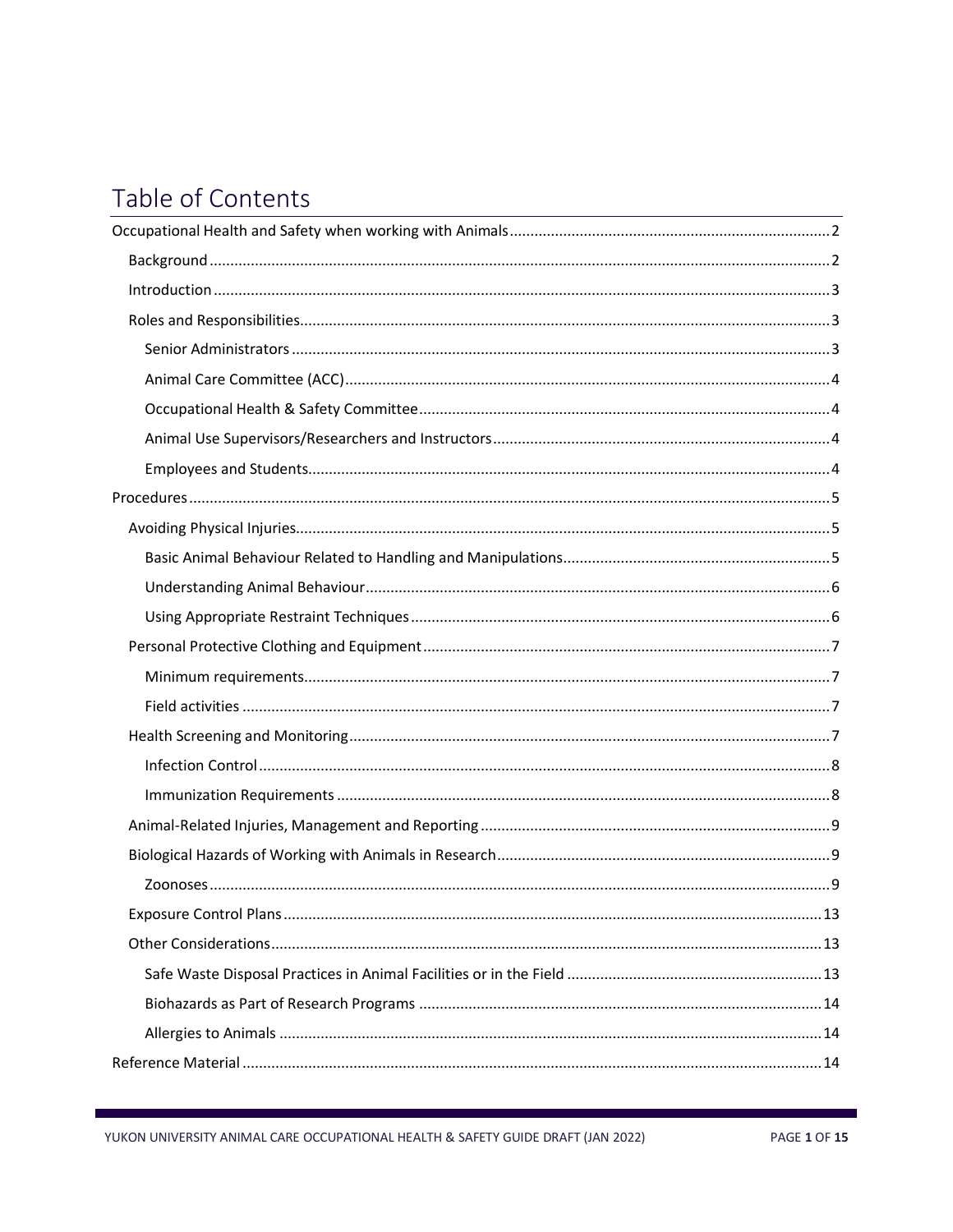

# <span id="page-2-0"></span>Occupational Health and Safety when working with Animals

# <span id="page-2-1"></span>Background

Whether in a laboratory, or out in the field, contact with animals can pose an occupational health and safety hazard. Yukon University is committed to the promotion of the health, safety and well-being of all members of the University community, to the provision of a safe and healthy work and study environment. The University complies fully with the requirements of Occupational Health and Safety legislation and strives to prevent occupational injuries and illnesses.

The purpose of this document is to provide information and requirements for working safely with animals in research and/or teaching situations in order to:

- Protect faculty, staff, students and visiting researcher and reduce risks from the hazards associated with animal use activities affiliated with Yukon University
- Prevent occupational injury and illness
- Comply with all federal, territorial and Yukon University policies
- Inform and educate all workers of the hazards associated with their work
- Provide health screening services and the delivery of prompt and adequate medical care and advice; and,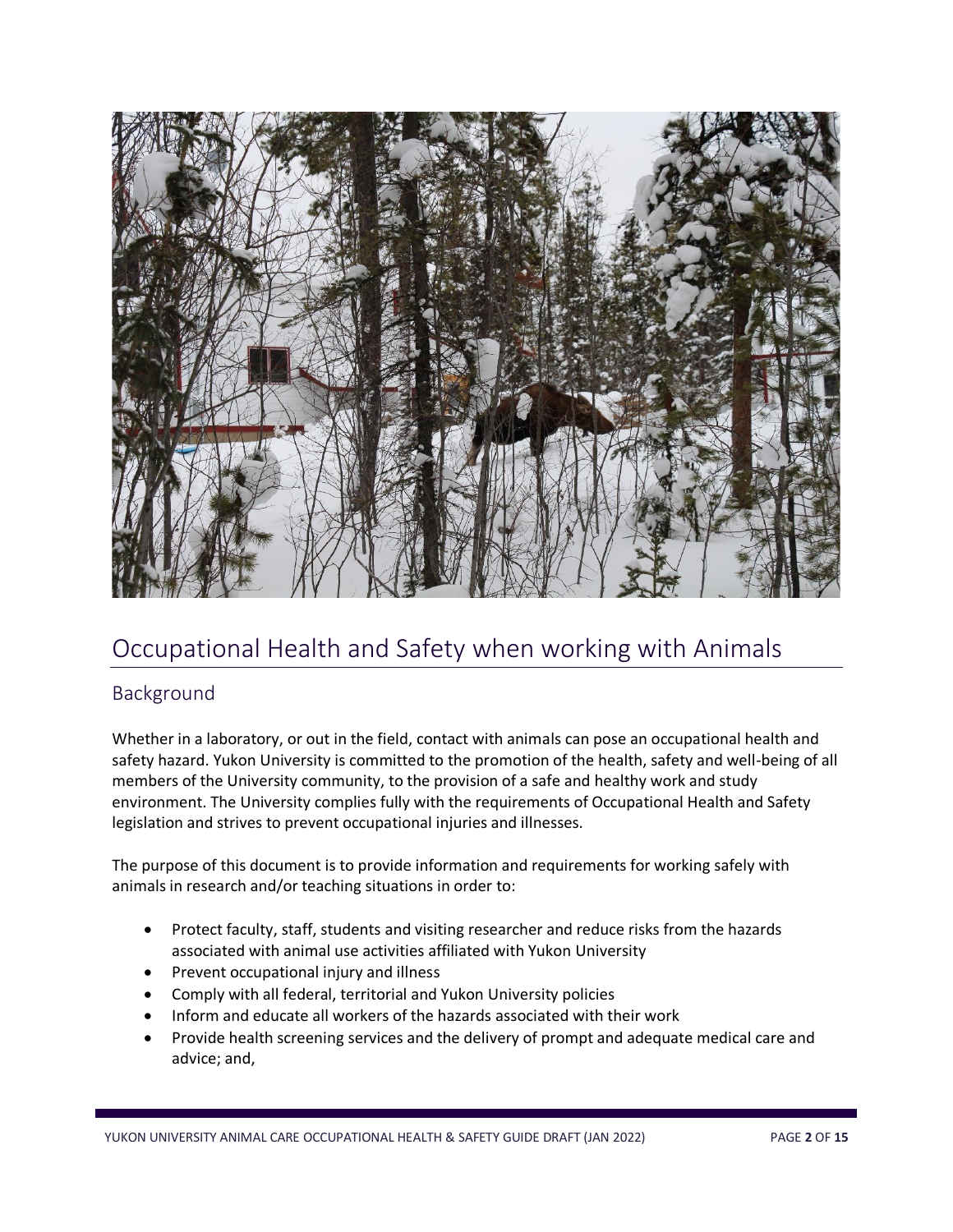• Prevent the spread of diseases from ill workers to others or the animals with which they are working

This information should help you to understand:

- Roles and responsibilities
- Physical Hazards associated with animal care and use
- Animal behaviour and ways animals react or defend themselves, if a procedure causes pain, or they perceive their safety to be threatened;
- Relevant aspects of safe handling and performance of manipulations;
- Procedure for reporting animal related injuries;
- Proper waste disposal procedures;
- Zoonoses recognize examples of animal infections that can be transmitted to humans;

#### <span id="page-3-0"></span>Introduction

Working safely with animals in laboratories or field situations encompasses not only the people and the animals, but also the facilities, equipment, and the procedures we use. It also includes the community in which we each live. We must each practice safe working habits to ensure that any health risks in our working environments never "leak" into the community because of faulty procedures or carelessness. The principal investigator or instructor must assume responsibility for ensuring that personnel working on the project are aware of any risks to health and safety.

Policies and programs required under territorial Occupational Health and Safety laws and government regulations are implemented by Yukon University. This program also supports a safe working environment for activities that involve working with or around animals in their natural environments. As most animal associated activities at Yukon University are done through field studies this includes details on safe operating procedures for working with or near wildlife. The general principals of animal care and safety apply equally to wild vertebrates regardless of whether studies are carried out in the natural habitat of the animal or in a laboratory.

Researchers who use wild vertebrates must constantly guard against simply using a species as there should be a return of knowledge and understanding applicable to the species under study in order to justify their use. Those using wildlife should also recognize the necessity for collaborations amongst wildlife researchers, conservationists, ethnologists and veterinarians, for proper definition and subsequent maintenance of a state of well-being for these species.

#### <span id="page-3-1"></span>Roles and Responsibilities

All faculty, staff and students have a shared responsibility for maintaining a safe and healthy work environment. Understanding the processes and policies is required to ensure a safe and healthy work environment and is the role of many different areas of the University.

#### <span id="page-3-2"></span>Senior Administrators

- Show strong commitment to the program
- Understand the issues and provide guidance
- Establish and support institutional policies
- Provide necessary supports and ensure adequate training of faculty, staff and students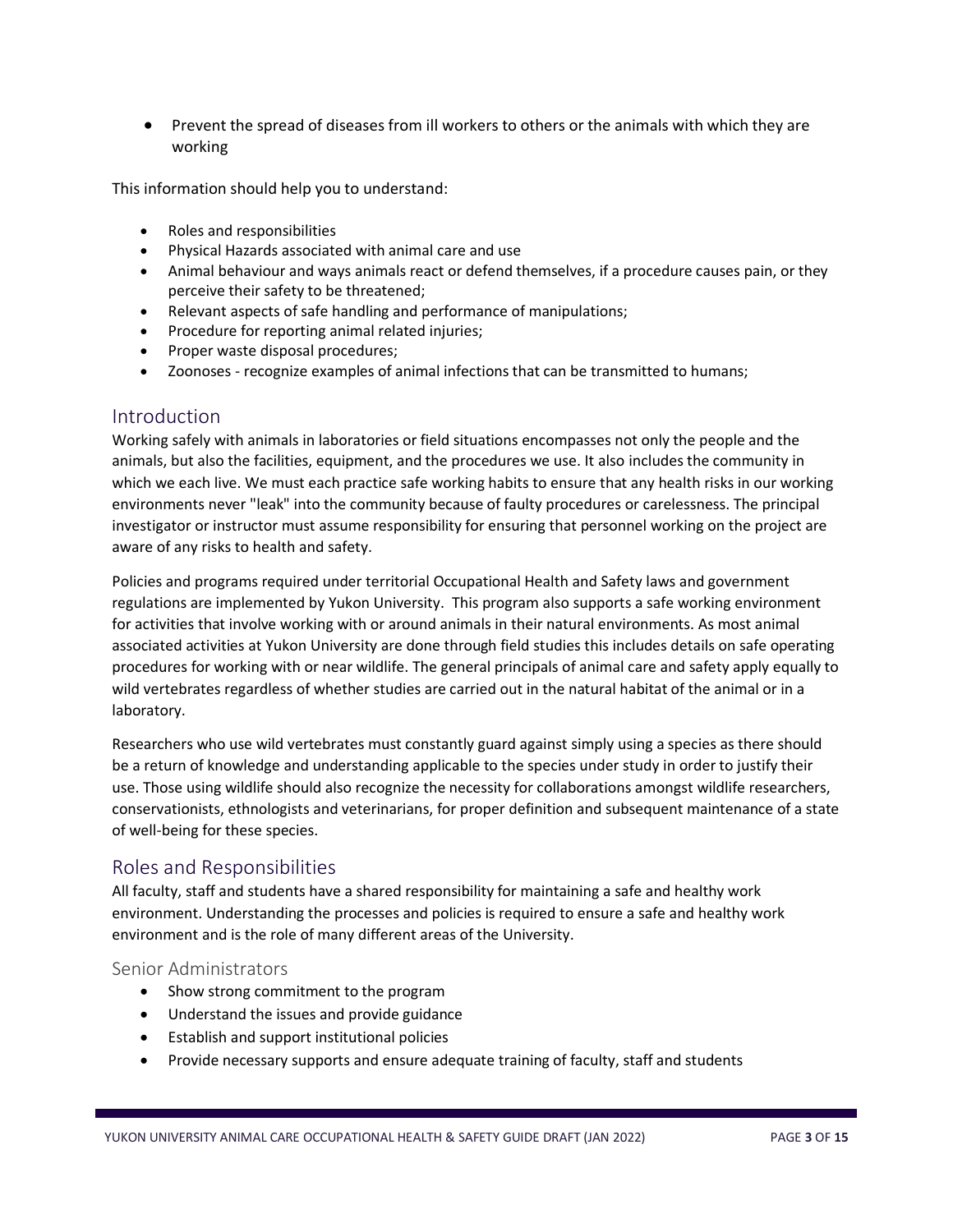### <span id="page-4-0"></span>Animal Care Committee (ACC)

- Develop and recommend policies, guidelines and procedures for animal care and use and identify structures to implement them
- Review all animal use protocols (AUP)
- Ensure that animal users are qualified and properly trained
- Inspect and approve where applicable YukonU facilities for the housing, care and use of animals

#### <span id="page-4-1"></span>Occupational Health & Safety Committee

- Provide support and recommendations to ensure proper implementation of the program
- Monitor and evaluate the program
- Assist and advise where required with the evaluation of completed hazard assessments

#### <span id="page-4-2"></span>Animal Use Supervisors/Researchers and Instructors

- Implement, monitor and evaluate the OH&S program involving the use of animals
- Notify the OH&S office of new employees that may require health screening/medical surveillance
- Develop and implement standard operating procedures (SOPs) and safe work practices
- Inform employees about occupational hazards and the necessary precautions for protecting them from the hazards
- Provide training or seek training resources and information for their employees and students
- Ensure employees and students follow all applicable health, safety and environmental policies and procedures.
- Monitor and inspect work areas and activities as required
- Schedule safety meetings and provide follow-up on health and safety concerns of the employees as situations arise.
- Maintain training records of all employees

#### <span id="page-4-3"></span>Employees and Students

- Abide by statutory regulations and all health and safety rules, policies, procedures and practices.
- Work in a manner that will not endanger themselves or others
- Actively participate in all training programs and report to a supervisor any lack of understanding or knowledge to perform the work activities safely.
- Report unsafe acts or conditions to a manager/supervisor/researcher.
- Report all injuries and incidents
- Assist with incident/injury investigations and comply with the recommended corrective action(s).
- Report illnesses to a supervisor including but not limited to
	- o Generalized rash or skin lesions
	- o Jaundice
	- $\circ$  illness that does not resolve within a reasonable period of time (ie. cough for more than 2 weeks, gastrointestinal symptoms for more than 3-4 days, fever > 39.5 degrees C for more than 2 days)
- Report any illness or medication that may compromise the immune system
- Report any open wounds, burns, fresh tattoos or piercings on exposed body surfaces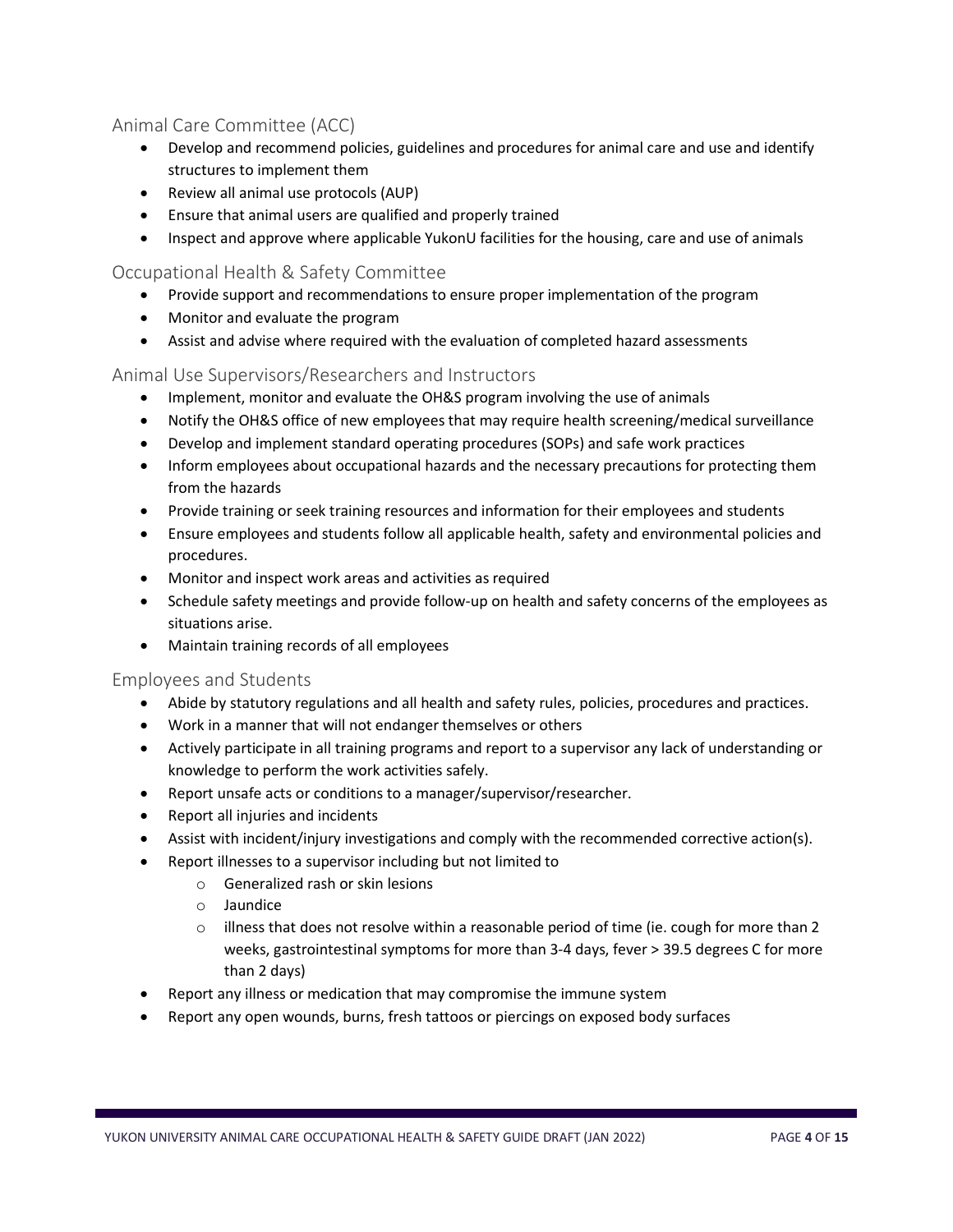# <span id="page-5-0"></span>Procedures

Individuals involved in animal care and use are given protection from health risks through a range of mechanisms including.

- Education and training
- Evaluation of health status prior to exposure
- Periodic health assessments
- Provision of emergency health care
- Administration of immunizations or other prophylaxis for protection from specific risks
- Use of appropriate apparel, equipment and facilities
- Veterinary management and advice on animal health issues
- Maintenance of records of illnesses, occupational diseases and injuries

### <span id="page-5-1"></span>Avoiding Physical Injuries

Many tasks in animal facilities require moderate to heavy physical labour, and performing these tasks may expose personnel to risks from moving heavy equipment (strains), slippery floors, electrical hazards when washing, noise, etc. Each person must exercise due caution when performing such tasks. There are also physical risks relating to field research activities.

Although the importance of understanding basic animal behaviour in the human/experimental animal interaction to avoid injuries can be emphasized here, it cannot replace the skills that are learned by working directly with the animals. Skilled animal care technical staff will already have the right attitudes and approaches towards animal handling and manipulations. They will also have the practical skills to do so safely and humanely. For others, some of the material presented here can serve as a useful introduction to handling animals safely in an experimental animal facility or in the field.

To work safely with an experimental animal a person should:

- understand basic animal behaviour in relation to their interactions with people during handling
- appreciate the "flight zones" typical of a species
- understanding animal behaviour
- use appropriate restraint techniques
- use restraint equipment properly
- identify any animals that may be unpredictable
- wear appropriate protective clothing and equipment
- maintain appropriate vaccination status

#### <span id="page-5-2"></span>Basic Animal Behaviour Related to Handling and Manipulations

The flight zone is an animal's "personal space". The size of the flight zone varies with the tameness of the animal, and other animal-related factors. Completely tame animals have little or no flight zone and a person can touch them. An animal will begin to move away when the person enters the edge of the flight zone. When the person is outside the flight zone, an animal (or group of animals in a herd) will turn and face the person while maintaining a safe distance.

It is probably safe to say that when animals are in small cages or pens, all human "intrusions" are inside the animal's flight zone. Therefore, it is very important to condition the animals to regular handling to reduce the apprehension and stress imposed by human presence.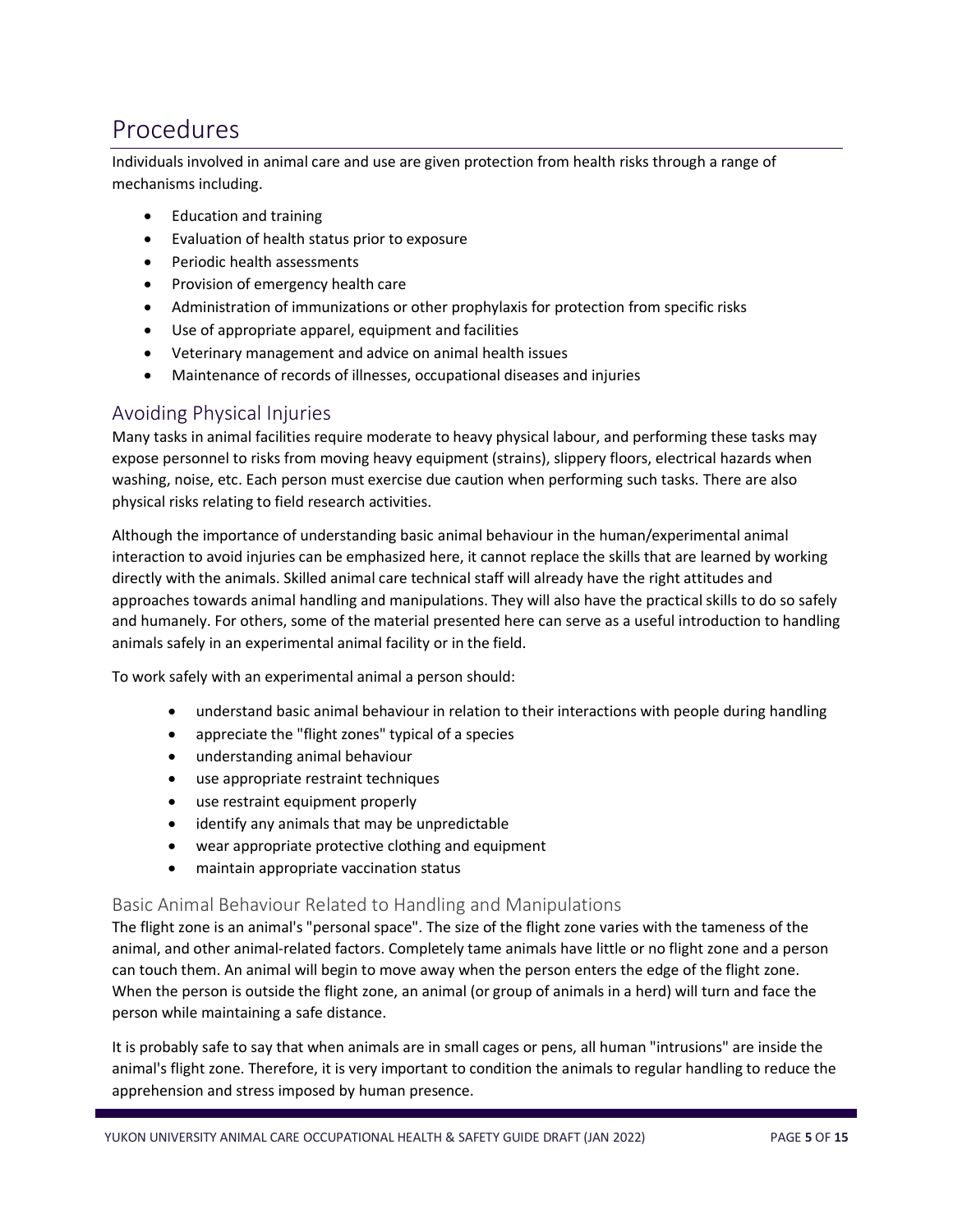When an animal is apprehensive (e.g., about being picked up), aggressive (e.g., about to attack), or defensive (e.g., protecting itself, or its young in the case of a mother), its posture and other behavioural signs can give clues about its state and possible intentions. In many mammalian species the "warning" posture includes lowered head, ears down or back, and in the smaller animals, mouth open in a snarl.

By carefully observing the animal's behaviour while approaching it, injuries such as bites and scratches can be avoided.

#### <span id="page-6-0"></span>Understanding Animal Behaviour

For laboratory animals your voice, your touch, your smell, are all part of an animal's knowledge about you. To establish a two-way familiarity before a project starts, the people who will be handling or restraining the animals should talk to, touch, and regularly handle each animal. The conditioning period after transport to the laboratory (usually one or two weeks) is an excellent time to begin. Consistency in handling each animal is important. Most laboratory animals learn very quickly who their regular handlers or caretakers are, and accept the handling without undue stress.

In field research it is important to understand and recognize basic animal behaviours and responses to human encounters in order to prevent injuries. Most animals are not aggressive but conflicts may occur when animals are trying to meet their basic needs of finding food, water and shelter. In some cases animals can become aggressive and knowing steps that can be taken to avoid and prevent conflicts in the field is important. Yukon Government have various resources that provide ways to present human-wildlife conflicts. [http://www.env.gov.yk.ca/environment-you/human\\_wildlife\\_conflict.php](http://www.env.gov.yk.ca/environment-you/human_wildlife_conflict.php) Information is available on bear safety and what to do if you encounter a bear. [https://yukon.ca/en/outdoor-recreation-and](https://yukon.ca/en/outdoor-recreation-and-wildlife/wilderness-safety/stay-safe-bear-country#what-to-do-if-you-encounter-a-bear)[wildlife/wilderness-safety/stay-safe-bear-country#what-to-do-if-you-encounter-a-bear](https://yukon.ca/en/outdoor-recreation-and-wildlife/wilderness-safety/stay-safe-bear-country#what-to-do-if-you-encounter-a-bear) If working in the field you must be familiar with the various aspects of wilderness safety and wildlife encounters.

#### <span id="page-6-1"></span>Using Appropriate Restraint Techniques

Different species defend themselves in different ways. For example, a mouse, rat, hamster or dog may bite, a rabbit may struggle furiously and kick or sometimes bite to try and escape, a cat may scratch (with intent!) or bite; a cow or horse may kick. The approach to restraining the animal, including any equipment used for restraint, is to prevent the animal from taking such action while ensuring it is safely and humanely held. Appropriate handling and restraint methods have been developed for most laboratory animal species. Skills in the appropriate handling and restraint methods should be attained BEFORE the research project starts.

There are also standard operating procedures that should be followed for working safely with specific wildlife species.

Although the correct approach to handling and restraint can be understood from printed and audio-visual materials, practice is essential.

#### Use of Restraint Equipment

For some procedures such as intravenous injection in a rabbit or blood sampling in a cow, restraint devices or equipment are useful adjuncts to the handling, and help ensure that the procedure can be done safely for both the animal and the person. Correct use of such restraint devices will help avoid unnecessary stress or injury to the animal during the procedure. Conditioning the animal to accept the restraint device is important to minimizing the risk of injury both to the animal and to the handler.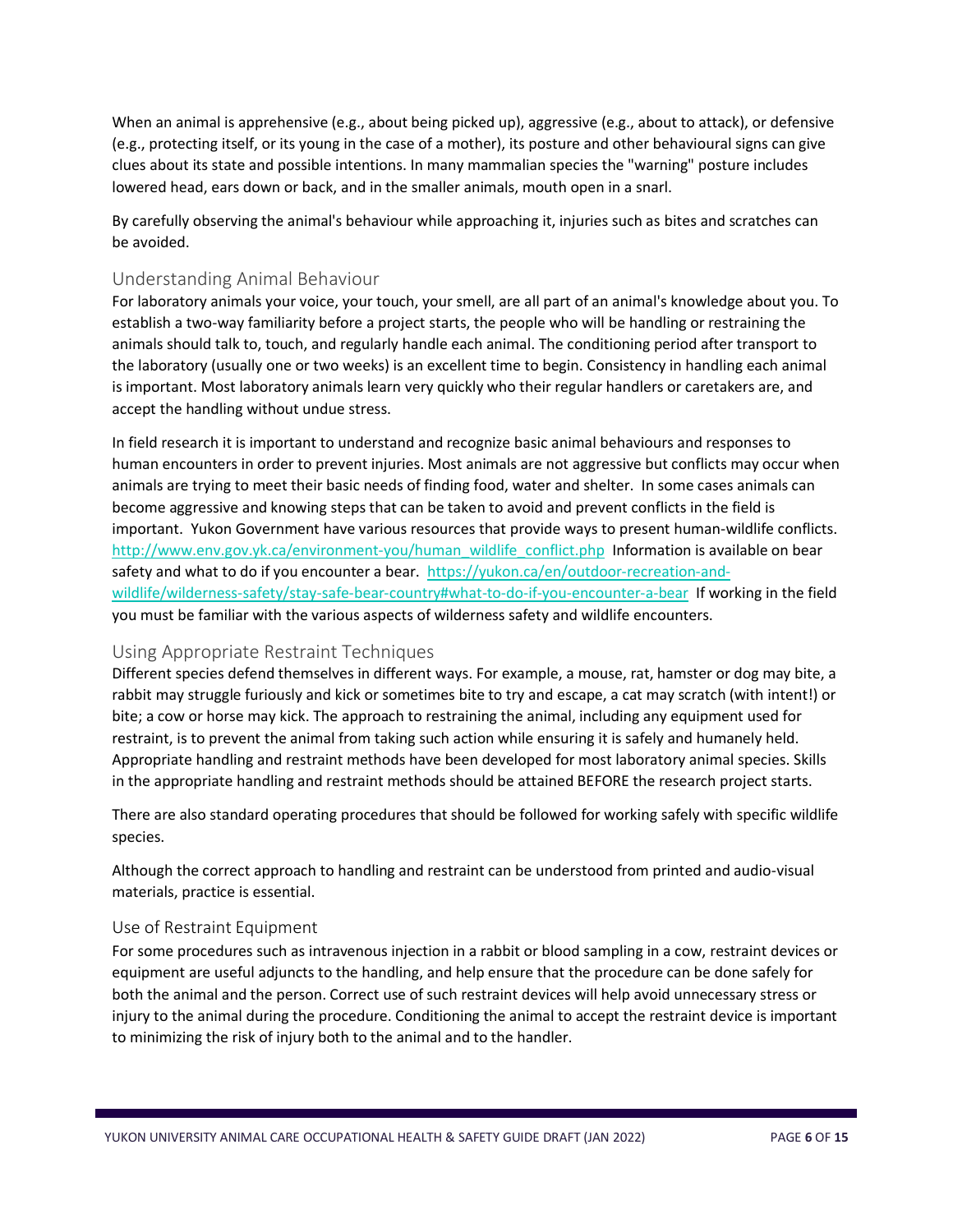#### Use of Chemical Restraint

The safe handling of some species either in the laboratory or in the field, may require the use of "chemical" restraint. Chemical restraint is the use of sedatives or anesthetics to control an animal's activity and thereby allow certain procedures to be done with minimal stress to the animal. Some of the drugs discussed in the analgesia and anesthesia sections of this course are useful for chemically restraining animals in circumstances where physical restraint represents a serious risk of harm to the animal or the handler, or is not feasible (e.g., many wild species).

# <span id="page-7-0"></span>Personal Protective Clothing and Equipment

Protective clothing and equipment is intended to protect you from hazards that you may encounter while performing tasks for work involving animals. Protective clothing suitable for the handling of specific animals should be worn at all times. This should fit properly. This includes laboratory coats, coveralls, gloves, masks, boots (e.g., steel-toed for working with cattle), etc. You should assess these requirements for working safely in the field and consult the field safety protocols.

#### <span id="page-7-1"></span>Minimum requirements

- full length pants
- long or short sleeved shirts
- footwear that covers the toes
- long hair tied back securely
- respiratory protection, if required
- Canadian Standards Association (CSA) approved safety glasses
- Protective gloves required for activities where potential hand injury exists
- Hearing protection if there is potential for noise exposure

#### <span id="page-7-2"></span>Field activities

- Insect repellant
- Long-sleeved shirts and pants
- CSA approved safety boots (no sandals)
- Bear spray or horn

## <span id="page-7-3"></span>Health Screening and Monitoring

All staff, researchers, student, visiting researchers and volunteers who are involved in the care and use of animals in research or teaching activities should undergo the following health screening and medical surveillance procedures under the direction of the Animal Care Committee and/or Department:

- Health screening by a doctor
- Review of immunizations and testing
- Booster of tetanus/diphtheria vaccine
- Discussion regarding allergy notification, management and accommodation

There can be varying components of health screening and monitoring depending on the work activities, species handled and type of research being done. To determine the need for specific health screening and monitoring a hazard assessment should be completed that takes into account the following factors

- animal species contact
- exposure intensity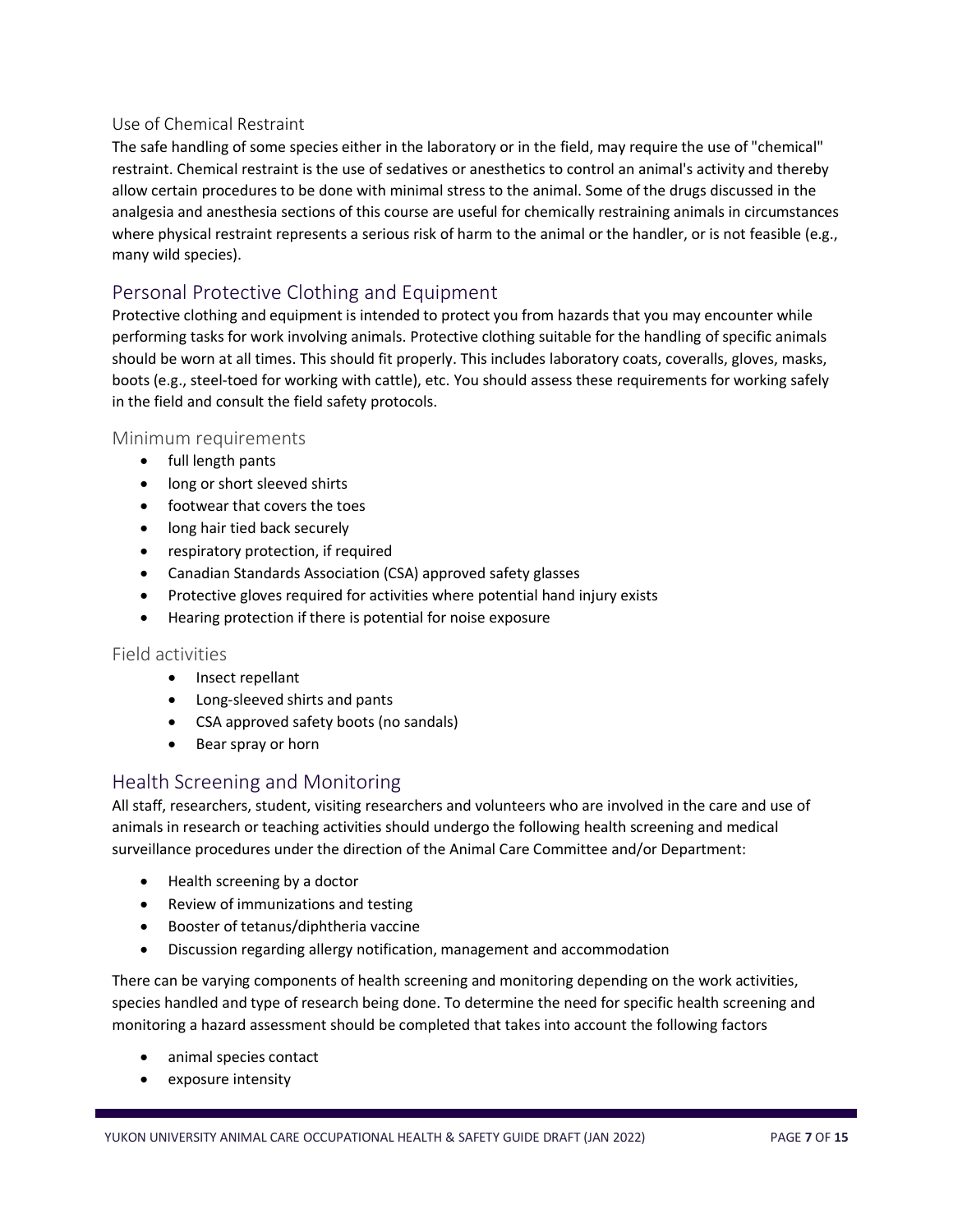- exposure frequency
- physical and biological hazards presented by the animal
- susceptibility of the individual

If an employee's or student work activities or health status changes from his/her initial assessment, the health screening and medical surveillance program for that individual will also have to be modified to meet any additional identified hazards.

#### <span id="page-8-0"></span>Infection Control

Personal hygiene and infection controls practices must be followed at all times during animal handling activities.

#### <span id="page-8-1"></span>Immunization Requirements

#### Tetanus Vaccination

Tetanus is an acute and often fatal disease caused by an extremely potent neurotoxin produced by Clostridium tetani. The organism is ever present in soil but has also been detected in the intestines of animals and humans. Wounds that are contaminated with soil or animal/human feces and that are associated with tissue injury and necrosis are most often associated with tetanus. It is recommended that all Canadians receive a primary immunizing course of tetanus toxoid in childhood followed by routine booster doses every 10 years. Adults who have not previously received a primary tetanus toxoid series require three doses as part of an adult primary immunization procedure.

To minimize the risks associated with infections arising from any cuts or wounds such as animal bites or needle sticks, all persons working in laboratory animal facilities or in field exercises should maintain their tetanus vaccination status.

#### Rabies Vaccination

All persons at risk of exposure to rabies from any animals that may be infected, should consider vaccination for rabies. Any animals brought into experimental animal facilities that might have been exposed to rabies should be considered risks. Generally this refers to any domestic animals housed outdoors (including farm or fur animals), random source dogs and cats, and any wild animals. Institutions may require staff to have rabies vaccination as a condition of working with such species.

#### Influenza

Annual seasonal influenza immunization is recommended for people in direct contact during culling operations with poultry infected with avian influenza. This is to reduce the potential for mixing of human and avian strains of influenza that may arise if workers become co-infected with seasonal and with avian influenza. Influenza immunization of swine and poultry workers is currently under National Advisory Committee on Immunization (NACI) review. Influenza vaccine is encouraged for all adults. Refer to [Influenza Vaccine](https://www.canada.ca/en/public-health/services/publications/healthy-living/canadian-immunization-guide-part-4-active-vaccines/page-10-influenza-vaccine.html) in Part 4 for additional information.

#### Other Vaccinations

Depending on the species handled other immunizations may be recommended as part of a health and safety program. It is now recognized that it is possible for other animals to contract COVID-19. In order to reduce potential transmission to other species there may be requirements for COVID-19 vaccination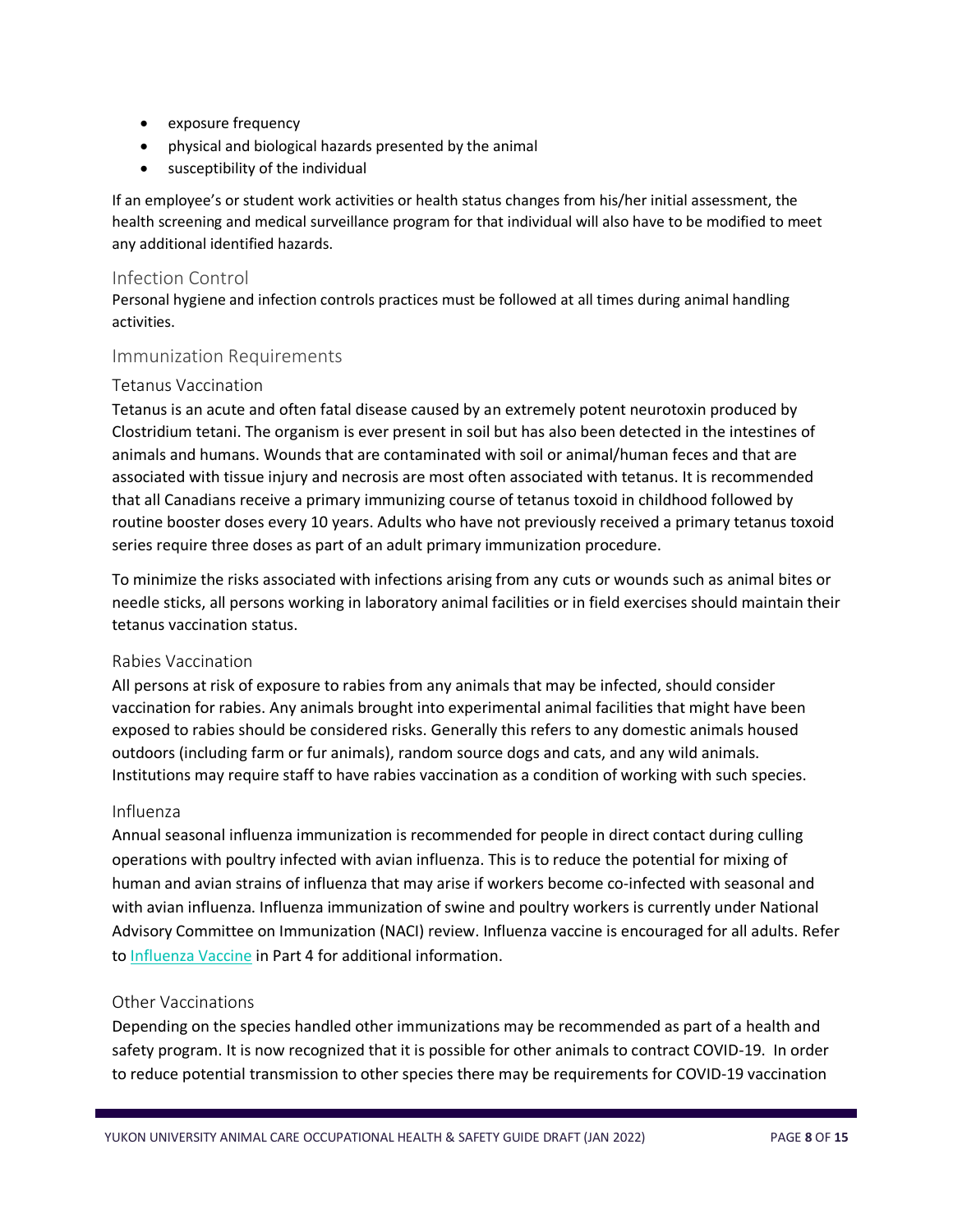when working with specific wildlife species to help reduce any possible transmission. Other safety measures may need to be considered for health & safety considerations.

Appropriate records on the vaccination status of all employees involved in animal use and care activities will be maintained by Yukon University.

# <span id="page-9-0"></span>Animal-Related Injuries, Management and Reporting

Any animal-related injury that may be serious should be handled by the usual emergency medical care system. Apply the appropriate first aid, call an ambulance or get the injured person to a hospital emergency department.

Any minor injuries or incidents (bites or scratches) should be handled by the appropriate first aid, and documented.

Report all injuries/incidents to your supervisor/researcher immediately. An incident report form should be filled in. [https://www.yukonu.ca/sites/default/files/inline-files/Incident%20Report%20V3.0%20Aug20\\_1.pdf](https://www.yukonu.ca/sites/default/files/inline-files/Incident%20Report%20V3.0%20Aug20_1.pdf) Reports should be made to the OH&S committee within 24 hours of the incident. Document all injuries, including minor ones, in case complications develop later.

OH&S will complete investigations in consultation with the research services office/animal care section and the researcher/instructor.

# <span id="page-9-1"></span>Biological Hazards of Working with Animals in Research

#### <span id="page-9-2"></span>Zoonoses

**Definition:** The CCAC Guide to the Care and Use of Experimental Animals defines zoonosis as a disease of animals that may under natural conditions be transmitted to humans. What this really means is a disease that can be transmitted from animals to humans. Some individuals may be potentially at higher risk such as those that suffer from defective immune systems and those who are under severe stress or other disease.

Most infectious agents show a considerable degree of species specificity. The list of potential zoonoses related to working with animals in research and teaching is quite long, and numerous books have been written on the subject. (See the *[CCAC Guide to the Care and Use of Experimental Animals](https://www.ccac.ca/Documents/Standards/Guidelines/Experimental_Animals_Vol1.pdf)*, Volume 1, 2nd Ed.. **Appendix VII** Zoonoses). However, in reality the risks are very low when dealing with the common small laboratory animal species in the laboratory. There are several reasons for this low risk. Firstly, commercial suppliers of laboratory animals have done an excellent job of producing disease-free animals. Transmission of infections from animals to humans can generally be avoided through proper care and adherence to occupational health and safety requirements that include veterinary monitoring and care programs*.*

The risk of exposure to zoonotic diseases is greater for those who work with experimental animals from random sources (including cats, dogs and most livestock), and for field researchers studying wild animals in their habitat.

Some of the risk factors for zoonoses when working with wildlife include

- working outside
- insect bites
- contact with the materials including
	- o deceased canids
	- o fish tissues/fluid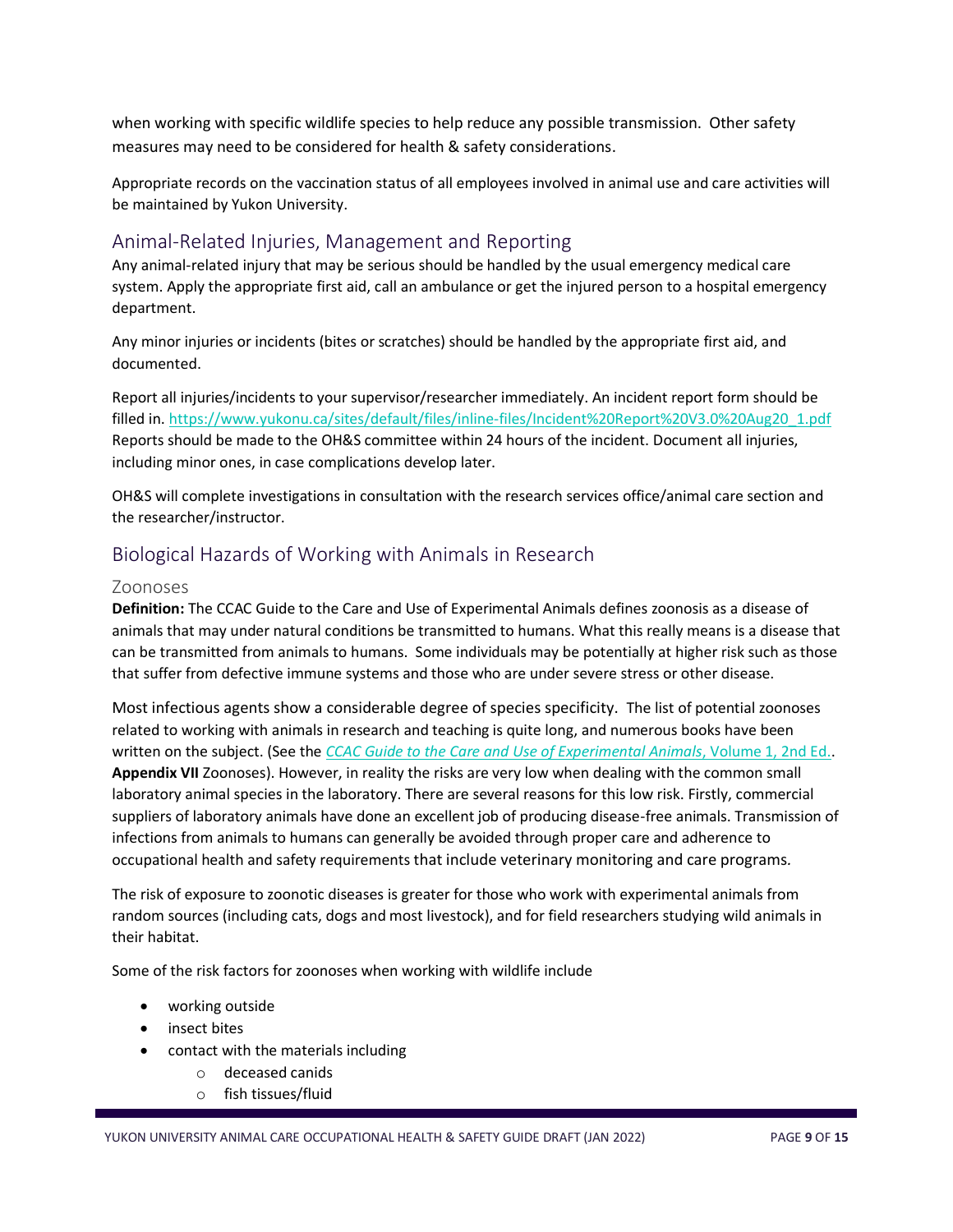o rodents and rodent urine feces

Being aware of potential zoonotic diseases in the area where field work is taking place and implementing appropriate protective measures are important factors in limiting disease exposure.

A few of the most common zoonoses in each of these areas of animal research are provided as examples. You should consult additional sources for more information on zoonoses, and for more information about specific disease organisms. The Material Safety Data Sheets (MSDS) for individual organisms published by [Health](http://www.phac-aspc.gc.ca/ols-bsl/who-oms/index-eng.php)  [Canada Office of Laboratory Security](http://www.phac-aspc.gc.ca/ols-bsl/who-oms/index-eng.php) provides [Pathogen Safety Data Sheets](https://www.canada.ca/en/public-health/services/laboratory-biosafety-biosecurity/pathogen-safety-data-sheets-risk-assessment.html) (for individuals working with pathogens in a laboratory) and a information abou[t Infectious diseases](https://www.canada.ca/en/public-health/services/infectious-diseases.html)

#### Routes of Exposure

Common routes of exposure to infectious organisms are:

- aerosol (inhaling the organisms)
- ingestion (swallowing the organisms)
- absorption through the skin, through mucus membranes or skin wounds
- injection (accidental, in research)

The use of appropriate equipment, including personal protective equipment appropriate to the route of exposure for a particular infectious organism, and appropriate practices, will minimize the risk of exposure.

Yukon University currently doesn't have any laboratory or farm animals. This will be updated to reflect these requirements if this situation changes. Details provided deal with common zoonoses associated with wild animals and field studies in the Yukon.

#### Zoonoses Associated with Wild Animals and Field Studies

#### *Ringworm*

Ringworm is a fungal infection of the skin that can occur in a wide range of animals including humans.

- Organism names, and synonym: *Microsporum spp., Trichophyton spp.,* fungal organisms. Synonyms: Ringworm, dermatomycosis, tinea.
- Reservoir: Most domestic and wild animals, and humans. May be latent in hair of some species.
- Mode of Transmission: Direct or indirect contact with skin lesions or infected hair, or fomites (brushes, clippers, etc.).
- Incubation Period: 4-10 days.
- Clinical Disease: The fungi infect keratinized areas of the body hair, skin and nails. Signs include round lesion of scaling skin, hair loss or breakage, sometimes reddened and crusting of infected skin.
- Communicability: Communicable from person to person when infective lesions are present.
- Diagnosis and Prevention: Monitoring for typical signs, confirmed by skin scrapings and culture. Many treatments are available.

#### *Rabies*

Rabies has not been found in Yukon animals since the 1970s. However it has been found in neighboring regions including Alaska, Northwest Territories and British Columbia. Rabies can infect any mammal, including humans. Purpose-bred laboratory animals are not a likely source of rabies. However wild animals,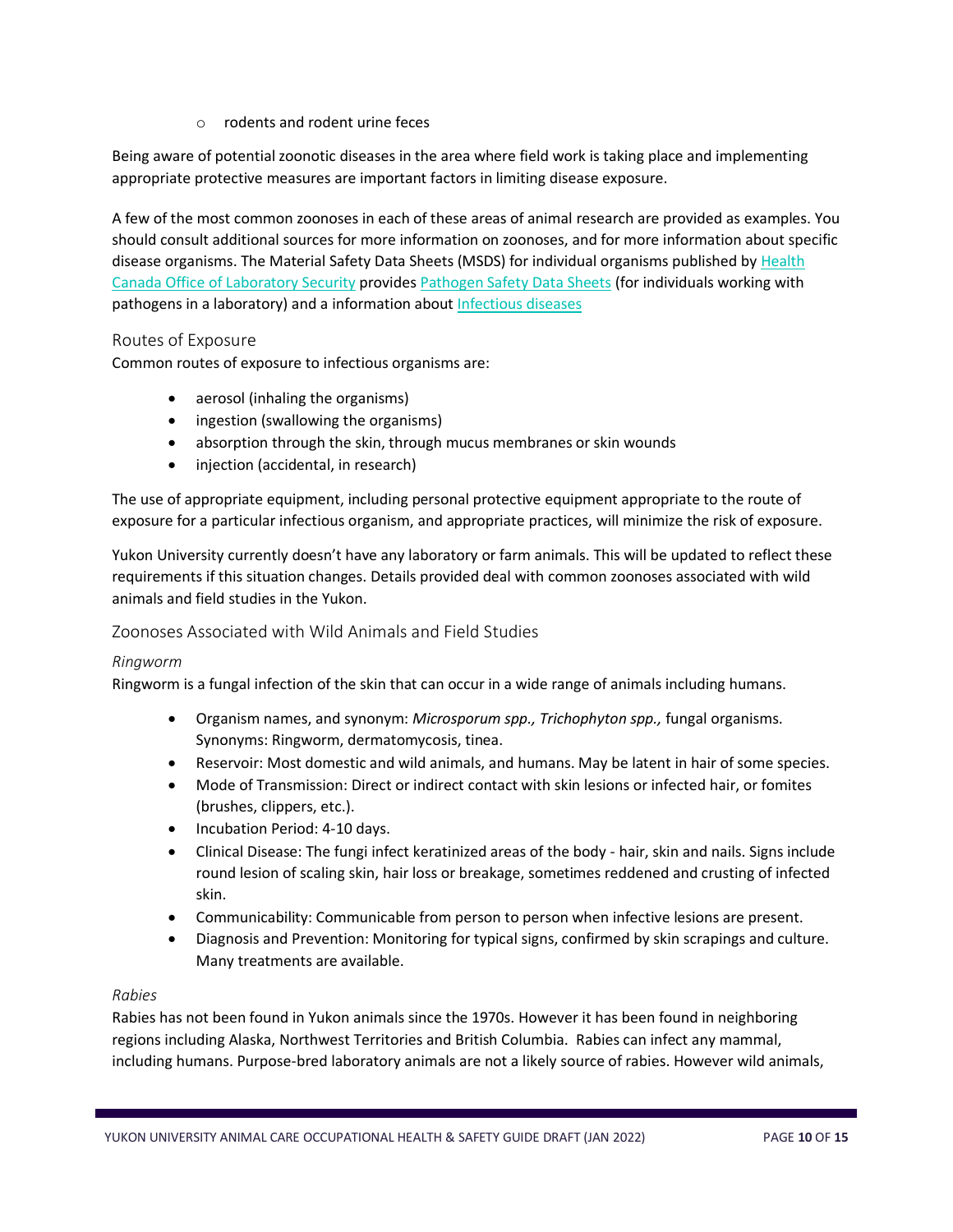animals obtained from random sources, or livestock, may carry rabies. Many institutions have rabies vaccination policies for at-risk personnel.

- Organism name, and synonym: Rabies a rhabdovirus, Rabies, Hydrophobia.
- Reservoir: Wild and domestic animals (e.g., dogs, cats, foxes, coyotes, skunks and racoons) and bats.
- Livestock and rodents may be secondary hosts if infected by a biting animal.
- Mode of Transmission: Most commonly by a bite which introduces the virus from the saliva of a rabid animal. May be airborne in caves inhabited by infected bats.
- Incubation Period: Usually a few weeks, but may be up to a year or longer. The virus propagates in nerves. Thus the site of the wound (distance from the brain), presence of nerves at the wound, etc., influence the incubation period.
- Clinical Disease: Once clinical signs appear, the clinical course is short usually less than 10 days with death due to respiratory paralysis. Signs include apprehension, behavioural changes, spasms of swallowing muscles, delirium, weakness progressing to paralysis.
- Epidemiology: Worldwide distribution with some rabies free areas. All mammals susceptible.
- Communicability: Infected animals shed virus for a few days before clinical signs appear. From then until the death of the animal, it is infectious.
- Diagnosis and Prevention: Pre-exposure immunization of all individuals at high risk (those who will handle animals, including laboratory workers, veterinarians and other animal handlers) should be used. The human diploid cell vaccine (HDCV) is currently used. Post-exposure treatment includes immediate first aid by generously flushing the wound and washing with soap and/or antiseptics, and providing post-exposure treatments as directed by the physician (e.g. rabies immune globulin, and vaccination).

#### *Hantavirus Infection – Hantavirus pulmonary syndrome*

- Organism name, and synonym: Hantavirus, an RNA virus in the Bunyavirus family. Synonyms: hantavirus, hantavirus pulmonary syndrome (HPS), Sin Nombre Virus (SNV) in North America.
- Reservoir: Wild rodents such as *Peromyscus* (deer mouse) and *Microtus* species in the Americas.
- Mode of Transmission: Inhalation of the virus in the dust from areas where infected rodent excreta (urine and feces) are present is the most common route. Also water contaminated with feces, urine, saliva or blood. Rodent bites may transmit the disease.
- Incubation Period: Average two to four weeks but may be shorter or longer.
- Clinical Disease: Hantavirus Pulmonary Syndrome (HPS) is characterized by a sudden onset fever, pain, vomiting, and onset of respiratory distress and prostration. Mortality rates are high despite symptomatic treatment.
- Epidemiology: Occurs throughout much of North America including the western provinces.
- Communicability: Not thought to be communicable between persons.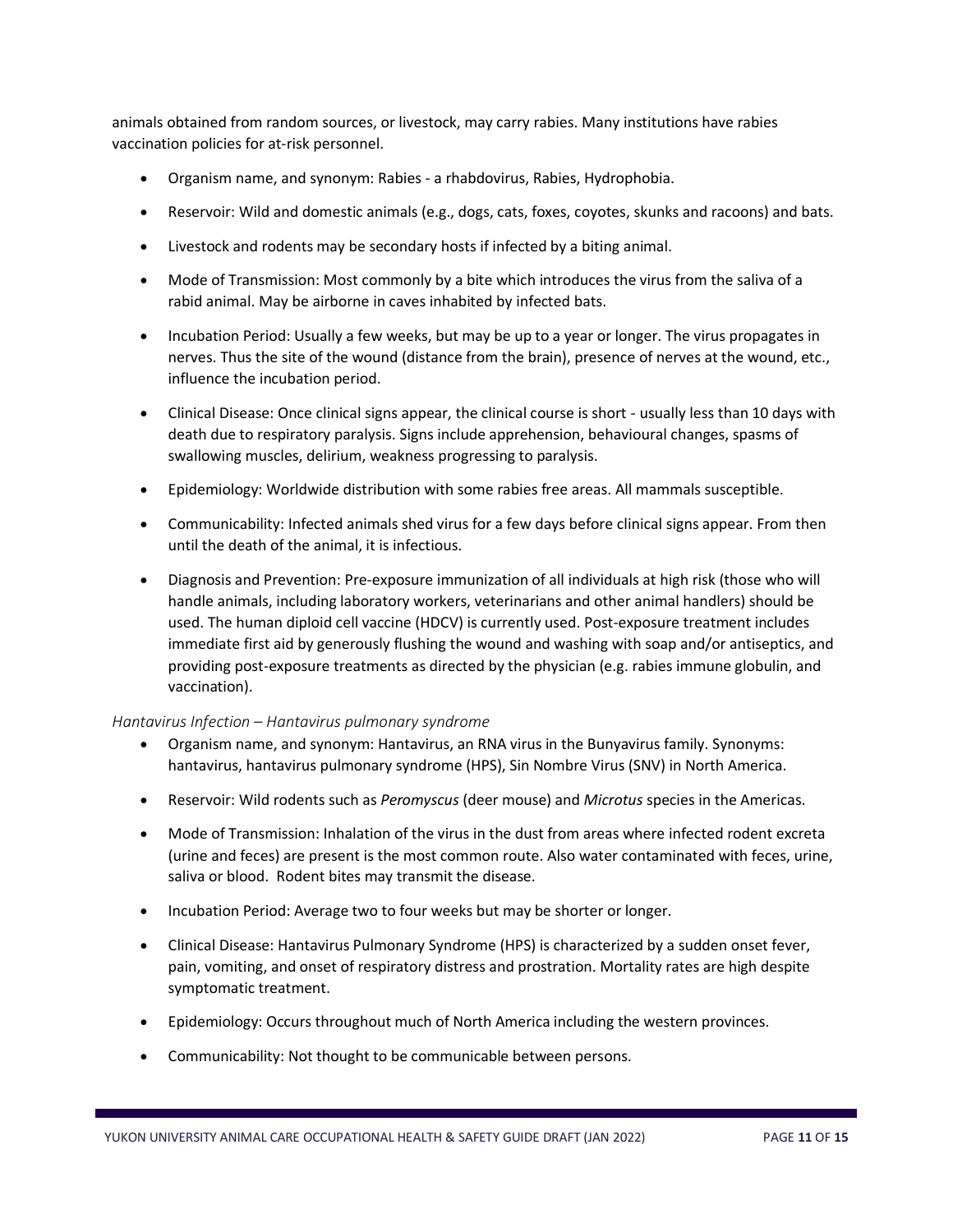• Diagnosis and Prevention: Use of personal protective equipment to avoid inhaling the dust particles with virus, and other direct contact in high risk areas should be used. Field biologists and persons working in previously "contaminated" buildings are at risk. Guidelines for protection against infection and for decontaminating facilities are available at the CDC (Centers for Disease Control and [Prevention\) web site.](http://www.cdc.gov/ncidod/diseases/hanta/hps/index.htm)

#### *Histoplasmosis*

Is an infectious disease caused by a fungus, Histoplasma capsulatum. The infection usually affects the lungs and symptoms can vary greatly. The Histoplasma organism thrives in moderate temperatures, rich soil, and moist environments. Droppings from chickens, pigeons, starlings, blackbirds, and bats support its growth. Birds are not infected with it because of their high body temperatures, but they do carry it on their feathers. Bats can be infected because they have a lower body temperature than birds and can excrete the organism in their droppings.

To multiply, Histoplasma capsulatum produces small spores called conidia. The conidia of Histoplasma capsulatum are only two millionths of a meter (microns, μm) in diameter. When these conidia are inhaled, they are small enough that they enter the lungs and start an infection. Many of these infections are easily overlooked because they either produce mild symptoms or none at all. However, histoplasmosis can be severe and produce an illness similar to tuberculosis.

Those who study and monitor bird populations are at high risk of acquiring infection. Prevention of histoplasmosis relies on avoiding exposure to dust in a contaminated environment, wearing protective clothing such as gloves and coveralls.

#### *Avian influenza virus*

To reduce your exposure to avian influenza by doing the following:

- do not handle or consume sick birds; or birds that have died from unknown causes;
- avoid direct contact (skin or mucous membranes of your eyes, nose and mouth) with blood, feces; and respiratory secretions of all wild birds;
- wear gloves and protective clothing when handling birds.

#### *Tularemia (Francisella tularensis)*

Tularemia (rabbit fever) is a rare but potentially serious disease. Tularemia is spread by drinking surface water contaminated by the waste or secretions of infected animals like hares, beavers and muskrats and from bites from flies that feed on infected wildlife.

Tularemia is usually transmitted by contact with infected animals or their immediate environment, including:

- handling, being bitten by or licked by animals;
- skinning or handling dead animals;
- breathing in air or dust contaminated with the bacteria; or
- eating or drinking contaminated food or water.

While cases of this disease are rare in Yukon, it can be serious. Cleanliness is important, as is protection from exposure to the animal's blood and other body fluids.

- Avoid skinning or handling any animal that appears ill.
- Wear gloves while skinning and gutting the animal.
- Thoroughly wash your hands with soap and hot water after handling animals.
- If animal fluids splash in your eyes or mouth, flush thoroughly with clean water.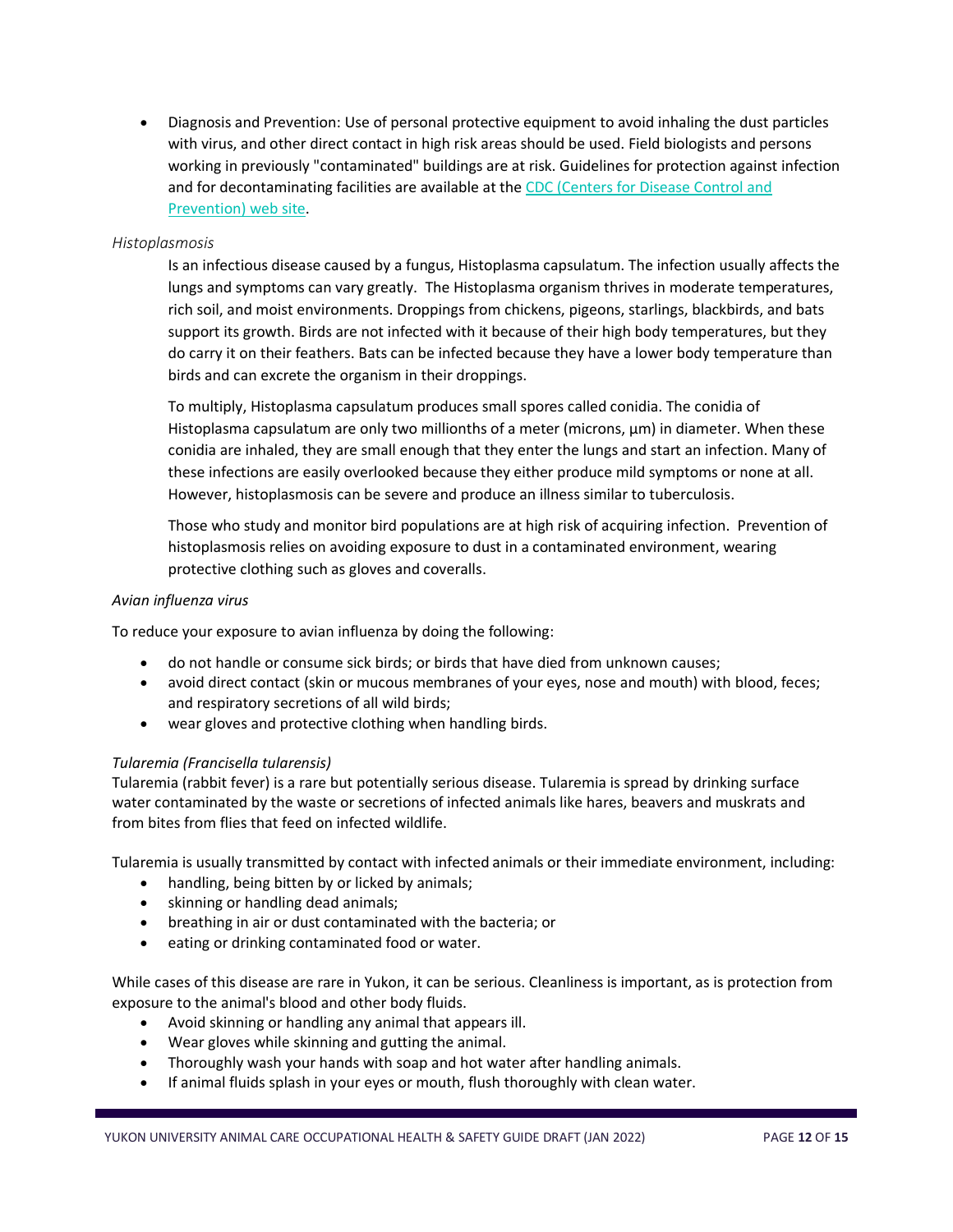Make sure you cook the meat thoroughly.

Consult your health care provider if you have symptoms after handling wildlife such as fever, swollen glands; or skin rash.

For complete details on public health concerns and wildlife safety risks consult the booklet *[Diseases You Can](https://www2.gov.bc.ca/assets/gov/environment/plants-animals-and-ecosystems/wildlife-wildlife-habitat/wildlife-health/wildlife-health-documents/diseases_you_can_get_from_wildlife_field_guide_2017.pdf)  [Get From Wildlife: A Field-guide for Hunters, Trappers, Anglers and Biologists \(Western Canada\) 2017.](https://www2.gov.bc.ca/assets/gov/environment/plants-animals-and-ecosystems/wildlife-wildlife-habitat/wildlife-health/wildlife-health-documents/diseases_you_can_get_from_wildlife_field_guide_2017.pdf)* This was produced by western provincial and territorial governments. It provides information on the most common health risks for humans from wildlife. [https://www2.gov.bc.ca/assets/gov/environment/plants](https://www2.gov.bc.ca/assets/gov/environment/plants-animals-and-ecosystems/wildlife-wildlife-habitat/wildlife-health/wildlife-health-documents/safety_fieldguide2011_web.pdf)[animals-and-ecosystems/wildlife-wildlife-habitat/wildlife-health/wildlife-health](https://www2.gov.bc.ca/assets/gov/environment/plants-animals-and-ecosystems/wildlife-wildlife-habitat/wildlife-health/wildlife-health-documents/safety_fieldguide2011_web.pdf)[documents/safety\\_fieldguide2011\\_web.pdf](https://www2.gov.bc.ca/assets/gov/environment/plants-animals-and-ecosystems/wildlife-wildlife-habitat/wildlife-health/wildlife-health-documents/safety_fieldguide2011_web.pdf)

## <span id="page-13-0"></span>Exposure Control Plans

Any circumstances that present particular risks of zoonotic infections should be identified before the risks are encountered. This includes immune compromised states (e.g., HIV infection, anti-rejections drugs or steroids, pregnancy, etc.).

**Provincial/Territorial** Occupational Health and Safety regulations commonly define a requirement to develop a written "exposure control plan" for workers required to handle, use or produce an infectious material or organism or likely to be exposed. Responsibility for this rests with the employer. Such a written plan includes: identifying workers at risk, routes of infection, signs and symptoms of disease, vaccination, engineering controls, personal protective equipment, personnel training, safe work practices and procedures, dealing with accidents, and investigating accidents.

## <span id="page-13-1"></span>Other Considerations

There are various considerations specific to working with laboratory animals. These are mentioned here but are not elaborated on as currently Yukon University is not involved in research or teaching involving lab animals. For more details on these areas you should consult the CCAC Occupational Health and Safety training modules on the website at [https://www.ccac.ca/en/training/modules/core-stream/occupational](https://www.ccac.ca/en/training/modules/core-stream/occupational-health-and-safety.html)[health-and-safety.html](https://www.ccac.ca/en/training/modules/core-stream/occupational-health-and-safety.html)

#### <span id="page-13-2"></span>Safe Waste Disposal Practices in Animal Facilities or in the Field

Work in animal facilities or with animals in the field commonly involves use of sharp instruments. All sharp items (e.g., needles, scalpels, capillary tubes, etc.) must be handled safely, and placed in designated sharps

containers for proper disposal. Needles should never be recapped and reused. Needles and blades used in research and the manipulation and care of laboratory animals, should be considered potentially infectious. Needles and blades pose a risk to those who use them and to also a health risk to those involved in the handling, transportation and disposal of these items. They must be collected in an approved needle and blade waste container. For field work involving needles or blades, appropriate containers should be brought by the researcher or instructor to collect these items and return to an appropriate disposal site as designated by the University.



#### Animal Waste Disposal

Animal carcasses, body parts, organs, tissues, animal waste, blood and other fluids are considered biomedical waste/biohazards as they have the risk of carrying pathogens which can potentially hard humans. All animals,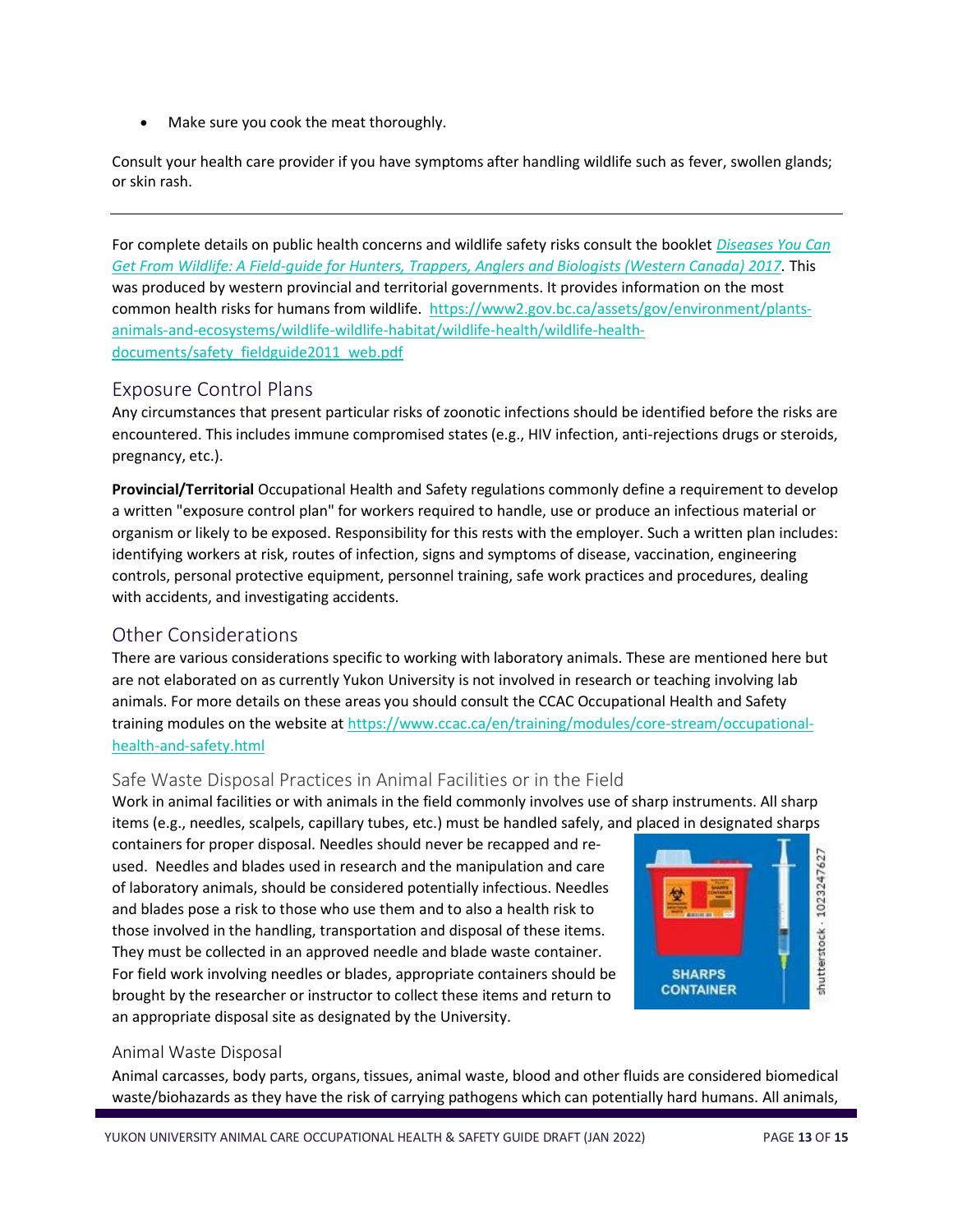#### animal wastes and related materials should be disposed of as per Yukon Government Solid Waste Regulations: [Disposal of Animal Carcasses.](https://yukon.ca/sites/yukon.ca/files/env/env-animal-carcass-disposal.pdf)

In the laboratory setting any solid biohazardous waste material should be placed in appropriate bags/containers, which displays the biohazard symbol. Non-anatomical waste is collected in grey bins with yellow plastic bags (includes blood products but NO sharps/needles). Anatomical waste (animal tissues and any material contaminated with animal tissues) is collected in 20L red pails. Animal carcasses must be placed in bags that are then stored in designated biohazardous freezer located at the YRC. All the data concerning the waste should also be recorded at the same time in the logbook located near the freezer.

#### <span id="page-14-0"></span>Biohazards as Part of Research Programs

When experiments are planned that will involve biohazardous agents, both the institutional occupational health and safety office, an[d Health Canada, Office of Laboratory Security Laboratory Biosafety Guidelines](http://www.phac-aspc.gc.ca/ols-bsl/index.html) must be consulted.

Yukon University is currently not doing any experiments or teaching involving biohazardous agents. The details provided on the CCAC website for Biosafety Guidelines and Levels of Containment will be included if future research or teaching involves biohazards. These details can viewed on the CCAC website Occupational Health and Safety Modules a[t https://www.ccac.ca/en/training/modules/core-stream/occupational-health](https://www.ccac.ca/en/training/modules/core-stream/occupational-health-and-safety.html)[and-safety.html](https://www.ccac.ca/en/training/modules/core-stream/occupational-health-and-safety.html)

#### <span id="page-14-1"></span>Allergies to Animals

Yukon University currently does not have any laboratory facilities housing live animals. This will be considered in the OH&S program if this situation changes for the University. Details on the considerations and requirements regarding laboratory animals and allergies are available at <https://www.ccac.ca/en/training/modules/core-stream/occupational-health-and-safety.html>

#### Chemical Safety

Experimental animal facilities routinely contain various chemicals such as detergents, disinfectants, anesthetics, tissue preservatives (e.g., formalin). Most staff will be familiar with safe work practices for use of these chemicals. Yukon University does follow [Canadian Workplace Hazardous Materials Information System](http://www.hc-sc.gc.ca/hecs-sesc/whmis/)  [\(WHMIS\),](http://www.hc-sc.gc.ca/hecs-sesc/whmis/) which consists of labelling chemicals, provision of material safety data sheets (MSDSs) and employee education programs. A detailed discussion of all the chemicals used in experimental animal facilities, their hazards and safe use is beyond the scope of the current YukonU operations.

#### Radiation Safety

Institutions will already have a program in place to ensure work with ionizing radiation, including isotopes injected into animals as part of their research use, is done safely. Training and licensing of users and facilities [are mandated.](http://www.nuclearsafety.gc.ca/) A detailed discussion of the use of radiation in experimental animal facilities, their hazards and safe use is not currently needed for animal care and use programs of Yukon University.

# <span id="page-14-2"></span>Reference Material

Canadian Council on Animal Care. *[Guide to the Care and use of Experimental Animals](https://www.ccac.ca/Documents/Standards/Guidelines/Experimental_Animals_Vol1.pdf)*, Volume 1, 2nd Ed. [1993.](https://www.ccac.ca/Documents/Standards/Guidelines/Experimental_Animals_Vol1.pdf) **Chapter VIII** Occupational Health and Safety.